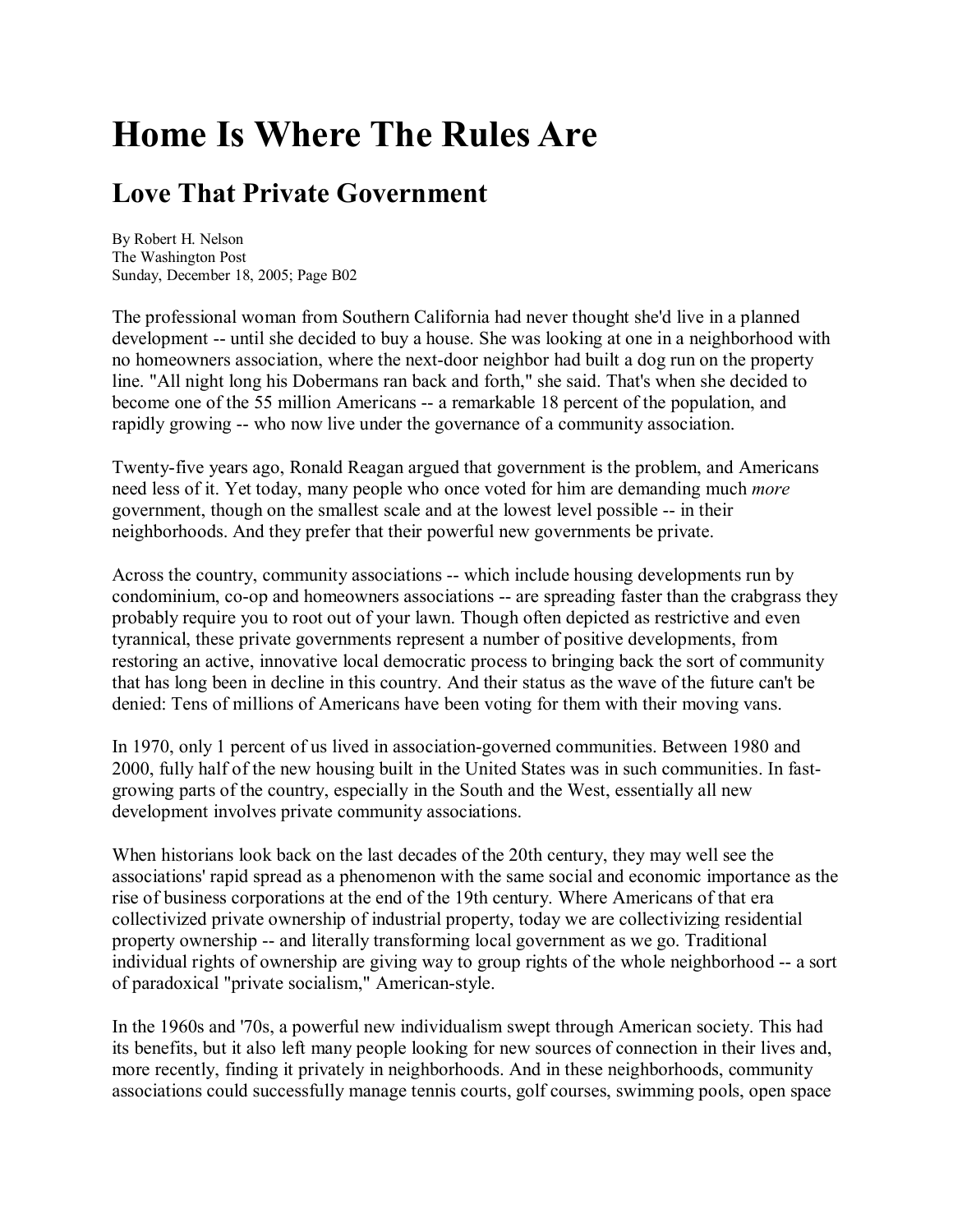areas and other services enjoyed by the whole community. Today, they increasingly collect the garbage, clean the streets, plow the snow, cut the grass, maintain jogging trails and hire security patrols -- providing, in short, more and more of the services that local governments are supposed to provide, but frequently fall short on.

Moreover, with rapidly rising land prices and people driven by economic forces to live closer together in townhouses and on smaller lots, Americans want tighter controls over what goes on nearby. More and more, we're willing to give up certain elements of our personal autonomy to gain greater control over others. So a private community can dictate the color you paint your house, where you locate fences and shrubbery, where you park your car, which way your new deck faces -- and much more. A 51-year-old California woman once received an official reprimand from her condominium association accusing her of "kissing and doing bad things for over one hour" while parked in the driveway with a local businessman, and threatening to fine her if it happened again.

A community association can be as small as a building or as large as a mid-size city like Reston, Va., or Columbia, Md. The average size, however, is a neighborhood of about 200 to 300 housing units. Members must agree to a community's rules at the time they buy their homes. So in older parts of the country, where individual ownership of properties has long been the norm, it's almost impossible to create a new community association in a settled neighborhood - although I think new state laws to make this possible could be a desirable development, helping to revitalize the inner city and other urban neighborhoods.

As it stands, the older cities of the Northeast and Midwest are surrounded by many small municipalities. According to the 2002 Census of Governments, the Chicago, Cleveland and Detroit metropolitan areas had 569, 243 and 335 local governments, respectively. The greater Phoenix area, by contrast, had 34, and the entire state of Arizona only 102. Las Vegas and Nevada have fewer still. In places like that, the regulatory and public service roles of the small municipality are being replaced by a system of private neighborhood governments.

This doesn't mean that local government is disappearing altogether. As the "micro" functions are privatized in the South and West, large county and other public governments still shoulder "macro" responsibilities for highways, water, sewer, courts of law, education and the like. This new pattern -- a few large public jurisdictions and hundreds of private community associations - is rapidly coming to dominate the organization of American metropolitan governance.

Organized legally like a business corporation, a community association is governed by a board of directors elected by the unit owners. The owners may have voting "stock" in other associations, too, just as individuals can own shares of numerous corporations. This means that locally, universal suffrage is being replaced by a democracy of property owners. Nothing prevents a unit owner with a winter condo in West Palm Beach from voting in the association there and also at a summer condo in Ohio.

So community associations clearly violate the one person-one vote rule. Indeed, because they're private, they can limit freedom of speech or assembly and other constitutional rights that would be protected in the public sector. Bans on political signs, for example, are common.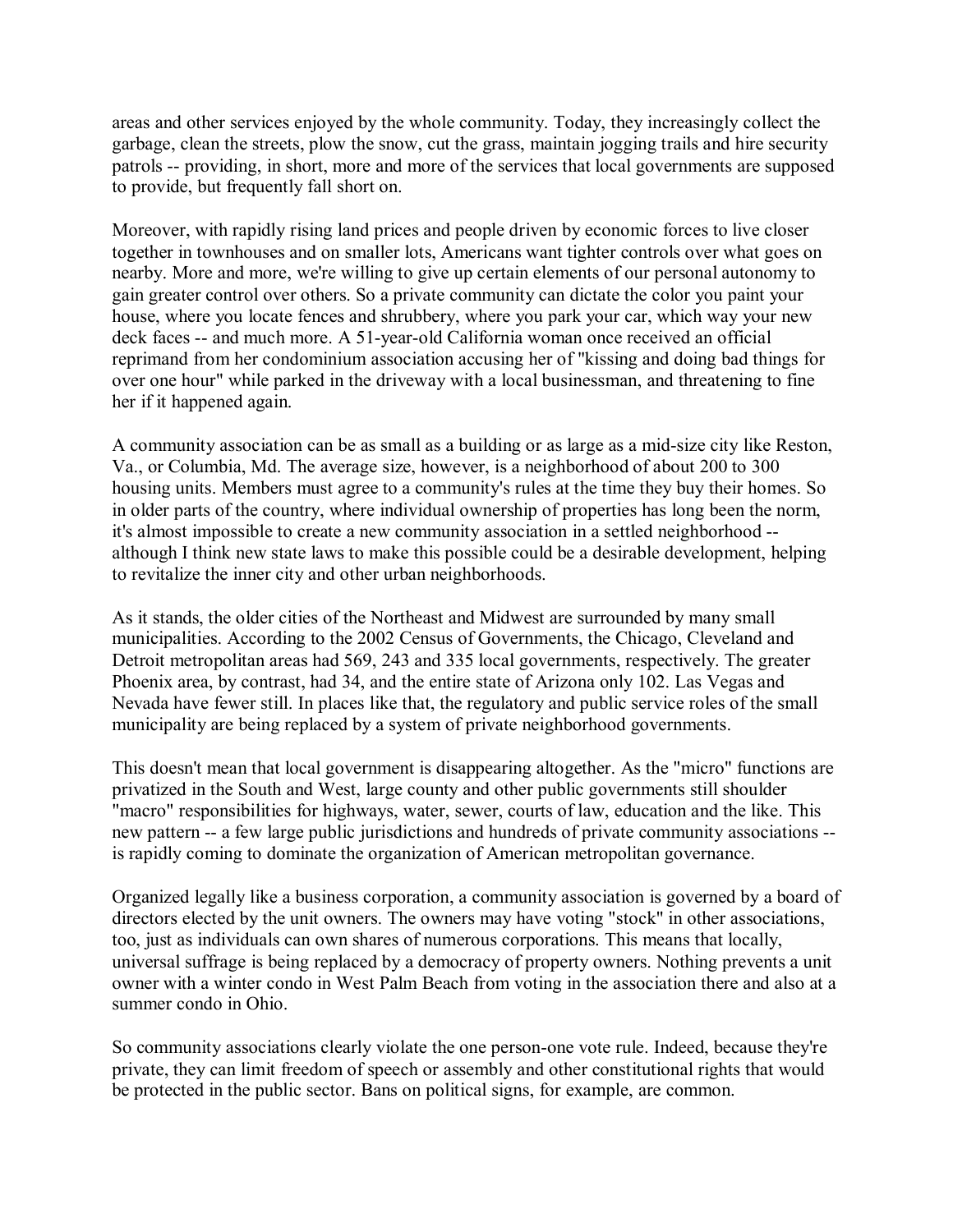At play in community associations is a clash of individual rights. The freedom to join a church or other group of choice -- the freedom of association -- can run up against other individual rights, such as freedom of speech and assembly. But Americans seem increasingly willing to accord greater weight to the group rights of association, at least locally.

Perhaps their willingness reflects a sense of decline in community in other dimensions of American life. Traditional kinds of associations, such as the Masons or the American Legion, have been in decline. Fewer Americans live close to aunts, uncles, grandparents and grandchildren. As pressures on the nuclear family intensify, people seem to be searching for new forms of small community where people with shared interests and values can live together.

Community associations may not lawfully discriminate on the basis of race, national origin, religion, sex or handicapped status. But Americans seem to want to share neighborhood space with others of similar backgrounds and beliefs. The Sunset Hall Association in Los Angeles bills itself as a "home for free-thinking elders." The stated goal of the EcoVillage community association in Loudoun County is "to live in harmony with Earth, and with one another." Communities limited to senior citizens are among the fastest-growing segments in the housing market. Developers have begun creating retirement communities for gay men and lesbians. A community association near Las Vegas, in a neighborhood designed for gun lovers, included plans for more than a dozen shooting ranges.

Moreover, their private status gives associations greater flexibility to innovate in matters of internal governance than a public government could have. Not long ago, my parents' community association in the Shenandoah Valley was having trouble getting unit owners to vote for a noncontroversial amendment to the code. So, to get the minimum number of voters required, the association decided to convert the referendum into a lottery, turning each ballot submitted into a lottery ticket for modest cash prizes. (I heard about this because my parents won the \$100 third prize.) To my mind, the lottery was a practical -- and creative -- device to stimulate greater turnout, but it would have been illegal for a public local government.

Perhaps all these are reasons why so many people who live in community association neighborhoods are willing to put up with the divisions that arise when associations exercise tight controls, and when leaders sometimes turn into minor tyrants who mistreat unit owners.

As the volume of owner complaints rises, states such as Florida and California now rewrite their laws overseeing community associations on almost an annual basis. North Carolina passed a law this fall setting limits on late fees for paying assessments and fines for violating rules.

But some states may now be going too far. The stresses and strains in many community associations should be seen as part of a trial and error learning process of a major new social institution in American life. Community associations are more likely to resolve their problems successfully if they have the flexibility to try out innovative new methods and approaches.

"All politics is local," the late House Speaker Tip O'Neill once said. He didn't know *how* local. With the rise of neighborhood associations, grass-roots politics is taking on a whole new private dimension. Its chieftains are the 1.25 million men and women on the boards of America's